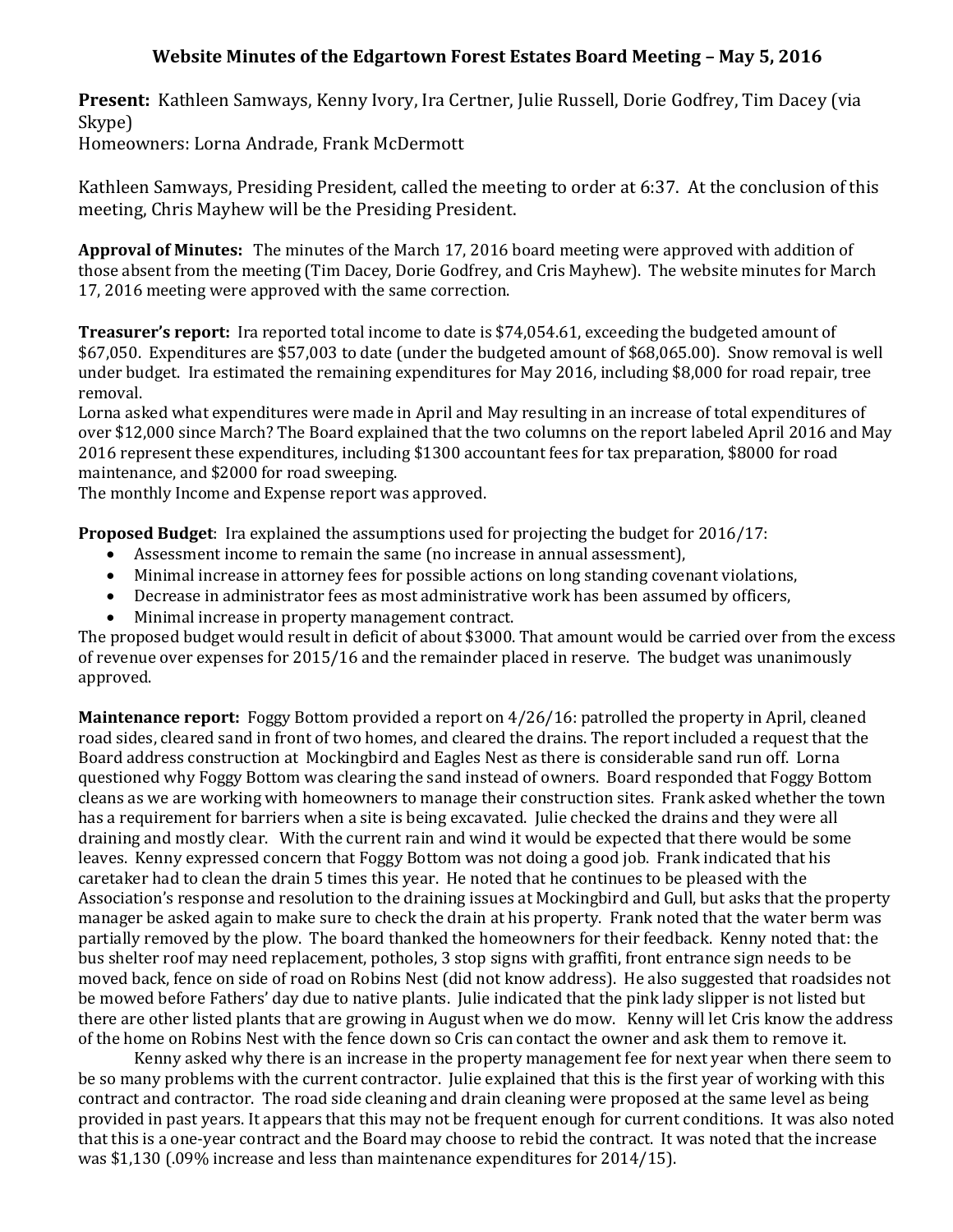## **Covenant violations:**

- **•** Dodgers Hole Road unregistered vehicles & debris: Kathleen went to the building inspector on 2 occasions but was not able to meet with him. Kathleen will send a formal request to the Building Inspector with a copy to the Selectman.
- **Mockingbird** sand run off: Kathleen did not call the owner about the sand in the road while under construction and will contact the town regarding any ordinance. She will also send a letter to the owner regarding the sand run off. Kathleen will continue to follow up by sending a letter regarding the Zoning Board's agreement that the house not include an apartment over the garage.
- **Mockingbird**: There was an allegation that the site contains construction debris. The board agreed that much of the construction debris has been removed. There continues to be a trailer on site. Kathleen will send a letter to the owner regarding the covenant violation of trailer on site.
- **Sparrow**: Kathleen wrote to the owner asking the owner to honor the agreement to have the truck parked as close to the home as possible.

New allegations:

- **Dodgers Hole Road**: A homeowner sent a complaint to the board that there is a commercial vehicle and other trucks parked on the property. The trucks were parked temporarily for the shed acquisition (approved by the board). It was noted that a taxi and not a commercial vehicle (no commercial plates). The Board decided that there was no covenant violation. Cris will contact the homeowner making the complaint. Cris and Kathleen will discuss the general issue of commercial vehicles in Dodgers Hole.
- **Eagles Nest**: Run off sand from new construction and unapproved shed construction. Cris will send letter to owner regarding sand.
- **Dodgers Hole**: Lorna expressed concern regarding the number of unrelated people living in the home. She noted that there were several cars parked at the home. The board indicated that the issue of unrelated people living at the house is a town ordinance issue. The board can notify the town of the allegation; however, the board has no way to confirm the occupants of the home. Lorna indicated that the cars are often parked on the easement. The board agreed that a car parked on the easement is a covenant violation. Cris will send a letter to the property owner.

There was question regarding the protocol for responses to alleged covenant violations: Is the initial response a phone call or letter to the owner? The protocols call for a written notice to the homeowner. However, a phone call in addition to the letter is considered good practice.

**Website minutes:** Dorie sent the minutes to be posted to the webmaster. They still have not been posted since the November meeting. Since contract services have not been fulfilled, the contract will be terminated. We need to put webmaster contract out to bid. Dorie will draft a bid proposal.

Because the website has not been kept up to date and changes to meeting dates and locations are not posted, Lorna suggested that meeting notices be posted on the school door or at entrance to Dodgers Hole.

### **Other business**:

Frank complimented the improvement to the front entrance but suggested that site lines are inhibited by the plantings. The board indicated that the Association is discussing a front garden redesign and maintenance contract which includes changing the plantings to ensure visibility of bicycle and road traffic. The question of Christmas decorations was raised and the board reconfirmed that a decision had been made to limit any decorations to the front entrance and not place roadside decorations throughout the association.

### **New business**

**Soliciting Board Candidates for 2016/17:** postponed to next meeting**.**

### **Proposed Contracts:**

- **Tree removal at common lot:** Julie will obtain bids. Frank suggested using Dana Mylott who removed the trees at his property.
- **Road repair – potholes:** Julie will obtain a bid.
- **Garden redesign, installation, and maintenance:** postponed to next meeting.

**Request for a copy of letter to homeowner: Discussion postponed to next meeting.** Directors will all submit suggestions for policy to Dorie and she will draft policy for next meeting. Lorna indicated that previous